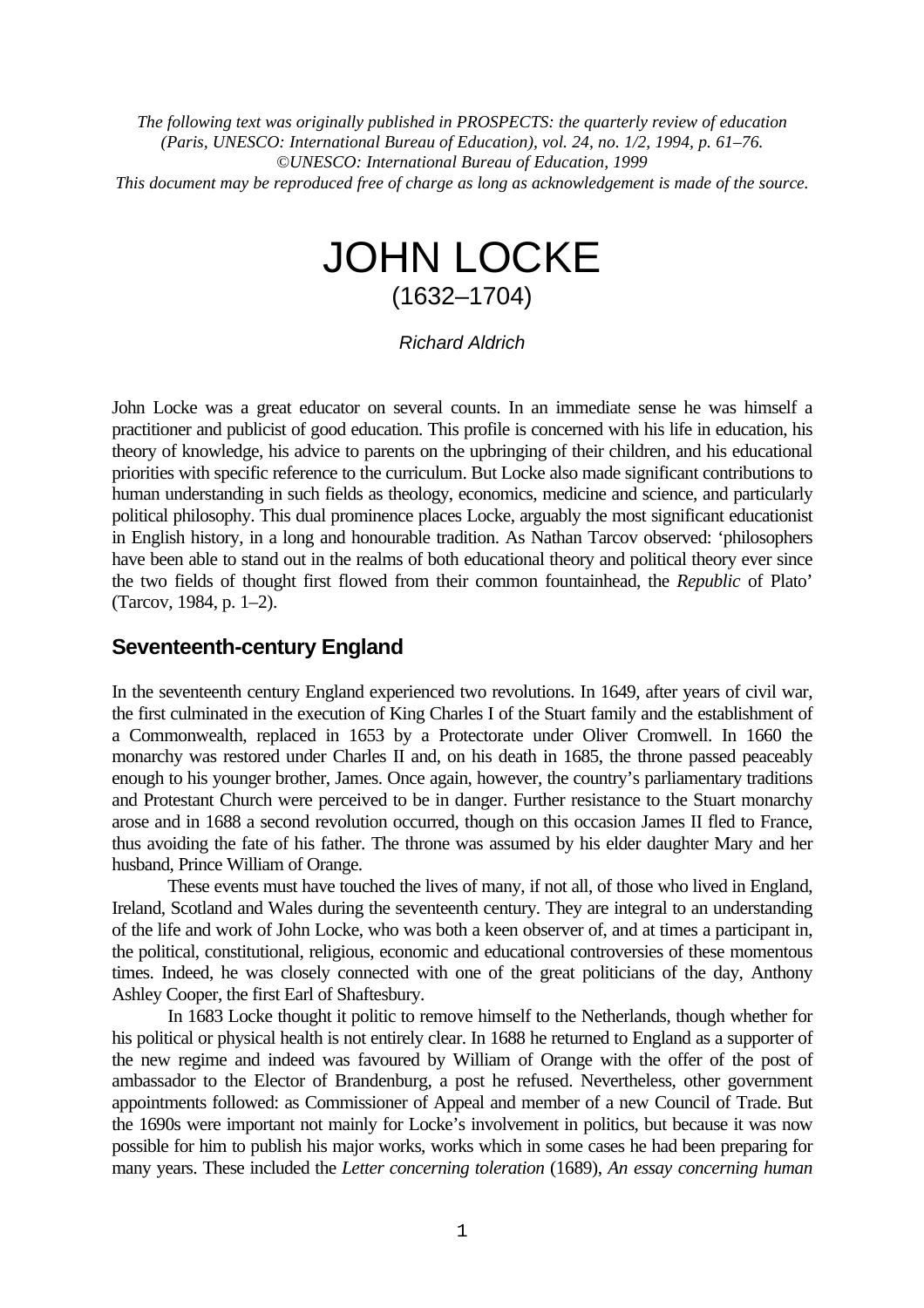*understanding* (1690), *Two treatises of government* (1690), and the book upon which his reputation as an educator mainly rests, *Some thoughts concerning education*, the first edition of which appeared in 1693 (hereafter referred to as *Thoughts*).

# **A life in education**

John Locke was born on 29 August 1632 at Wrington in the county of Somerset in the south-west of England. His father, also named John, was a lawyer and small landowner who supported Parliament against Charles I and served as a captain in the Parliamentary army during the English civil war. His mother Agnes, the daughter of a local tanner, Edmund Keene, was some ten years older than her husband, and 35 years of age when John, the first of their three sons, was born. It would appear that Locke's father was a stern man (for example an advocate of the severe whipping of unmarried mothers) who did not believe in indulging his son as a child, but in keeping him in awe of his father and at some distance. Whether Locke as a boy appreciated the benefits of this severe regime is not clear. Certainly as an adult he counselled parents to a similar course: 'For, liberty and indulgence can do no good to children: their want of judgement makes them stand in need of restraint and discipline' (*Thoughts*, s. 40). 'He that is not used to submit his will to the reason of others, when he is young, will scarcely hearken or submit to his own reason, when he is of an age to make use of it' (*Thoughts*, s. 36).

Little is known about John Locke's early education, though he doubtless grew up in a bookish household, and it was not until the age of 15, in 1647, that he was sent to Westminster School in London, then under the aegis of one of its most famous headmasters, Dr Richard Busby. Busby's reputation was based upon the length of his tenure of office (some fifty-seven years), his scholarship, his skill as a teacher and his unsparing use of the birch upon recalcitrant boys.

Westminster must have come as a considerable surprise to the young Locke. The physical contrast between the large urban school with more than 200 boys, which stood in the very shadow of Westminster Abbey itself, and the far-reaching landscapes viewed from Belluton, the Locke home in Somerset, which stood above the little market town of Pensford, must have been considerable. Even more disconcerting, perhaps, to one who had been brought up in a strict Puritan and Parliamentarian atmosphere, would have been the discovery that Richard Busby was an avowed Royalist, who made no secret of his political sympathies. Indeed, prayers for the King were offered within the school an hour or so before his execution, which took place on 30 January 1649 at Whitehall, only a few hundred meters away.

Locke's studies at Westminster were centred upon the classical languages of Latin and Greek, and he also began to study Hebrew. He was clearly a hardworking boy and in 1650 was elected to a King's scholarship. This gave him the right to free lodgings within the school, and also access to major scholarships at both Oxford and Cambridge. This became Locke's ambition and he took extra lessons with Busby for a fee of £1 per quarter, and spent the summers not in Somerset, but at the under-master's establishment at Chiswick, near London, for the purposes of further study. In 1652 Locke's diligence was rewarded when he was elected to a £20 scholarship to Christ Church, Oxford.

Though Locke no doubt felt gratitude towards Busby and Westminster School for his formal education, and for his entrance to Oxford, other aspects of school life were probably less congenial. The excessively hard academic regime (the day began at 5:15 a.m.), the severe floggings, coupled with the licence which prevailed among the boys outside the periods of formal instruction, appears to have contributed towards Locke's considerable aversion to schools, and a strong preference for private and domestic education. Certainly in 1691 he advised Edward Clarke that if his son's lack of educational progress were a result of a lack of application, one remedy might be to send him: 'to Westminster, or some other very severe school, where if he were whipped soundly whilst you are looking out another fit tutor for him, he would perhaps be the more pliant and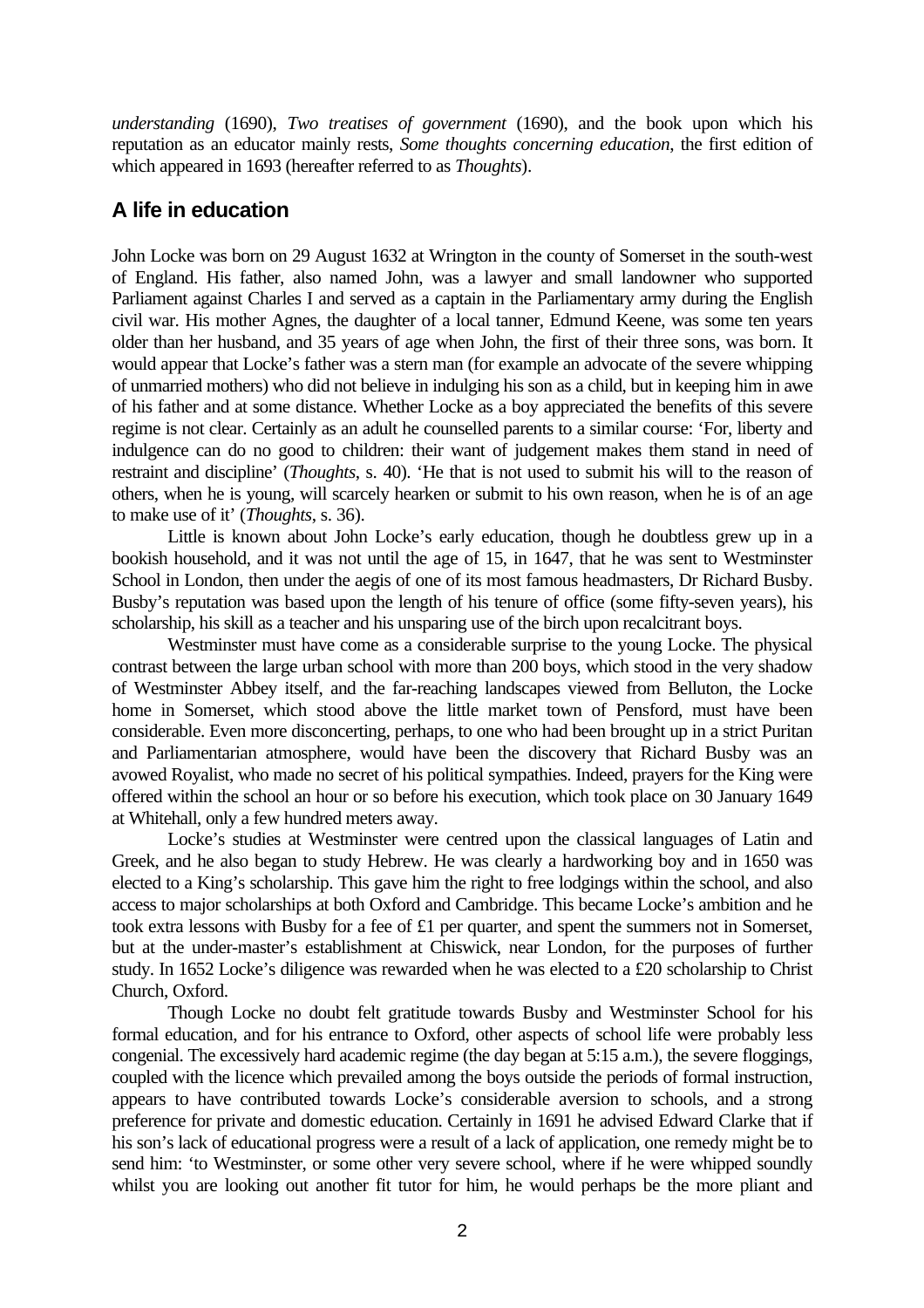willing to learn at home afterwards' (quoted in Sahakian and Sahakian, 1975, p. 16).

Locke's formal, and no less rigorous, course at Oxford (the day began at 5 a.m.) would have included classics, rhetoric, logic, morals and geometry, and he took his Bachelor of Arts degree in 1656. This was followed by further study for the Master of Arts degree, taken two years later, in June 1658. Other subjects of study with which he was concerned were mathematics, astronomy, history, Hebrew, Arabic, natural philosophy, botany, chemistry and medicine.

Locke saw little point in the traditional scholastic disputations and wranglings that occupied so much of the undergraduate course. Rhetoric and logic, as taught in the Oxford of his day, earned his particular condemnation. Rather was he attracted to aspects of the new learning (including Cartesian rationalism) and from the beginning of his time at Oxford he kept a medical notebook, which began, simply enough, with family medical recipes collected by his mother. This progressed to the reading of the latest medical textbooks and to simple experimentation. The catalogue of his final library shows that of more than 3,600 books, 402 were medical and 240 scientific (Axtell, 1968, p. 71). In December 1658 Locke was elected to a senior studentship at Christ Church, and thereafter was able to broaden the range of his studies. In 1660 he was appointed Lecturer in Greek, and in 1662 Lecturer in Rhetoric. In 1663 he was elected to the office of Censor of Moral Philosophy, one of the senior disciplinary roles in the college.

Locke's work as a tutor was not merely confined to an academic role. Though he himself had been 20 years old when entering the university, the majority of students in his care came at an earlier age, most commonly 16 or 17. One indeed, Charles Berkeley, was only 13. Locke supervised not only their courses of study, and supplied them with individual reading lists according to their abilities and interests, but also exercised guidance in matters of finance and morals.

Locke's concerns for students would have been all the more pointed given that in 1663 he himself must have felt rather alone in the world. By that date both his parents and his two brothers were dead and, in spite of some female attachments, Locke remained a bachelor to his dying day.

In 1667, at the age of 35, Locke left the University of Oxford to take up a post in the household of the Earl of Shaftesbury at Exeter House in London. There his duties were to act as medical adviser to the family and as tutor to Shaftesbury's son, also named Anthony Ashley Cooper, then a somewhat sickly and rather backward boy of 15 or 16. Locke not only fulfilled this task but also arranged young Anthony's marriage to Lady Dorothy Manners, and subsequently attended her during one miscarriage and at the birth of her eldest son, the third Anthony Ashley Cooper, as well as other children.

For some years Locke continued in this role of medical and educational adviser to the family, even after Shaftesbury's death in 1683. He supervised the education of the third Anthony, both through the appointment of a governess, Elizabeth Birch, who could speak both Latin and Greek, and directly himself. Subsequently, the boy attended Westminster School.

Although Locke's medical advice was valued within the Shaftesbury household and outside (in 1675 he received the degree of Bachelor of Medicine from the University of Oxford), his own health was never robust. Locke suffered from asthma, and found London air uncongenial. In the 1670s, while in France for the benefit of his own health, he acted as tutor to Caleb, the son of Sir John Banks, a friend of Shaftesbury. For some two years from 1677, Locke and the young Caleb, who was 15 when he came under Locke's care, travelled in France, with much time spent in Paris.

By the 1680s Locke had gained considerable experience and reputation as a tutor to the sons of the nobility and gentry: at university, in a household and on the grand tour. In Holland from 1683 he was frequently called upon to give advice upon education. From 1687 Locke lived in Rotterdam in the house of his friend Benjamin Furly, who at the time had five children aged between 6 years and 12 months—Benjohan, John, Joanna, Rachel and Arent. No doubt Locke observed them closely and played some part in their upbringing. Indeed, he designed an engraved copy sheet for teaching children to write with Arent in mind.

But the *Thoughts* originated not from Locke's immediate concerns with the children of his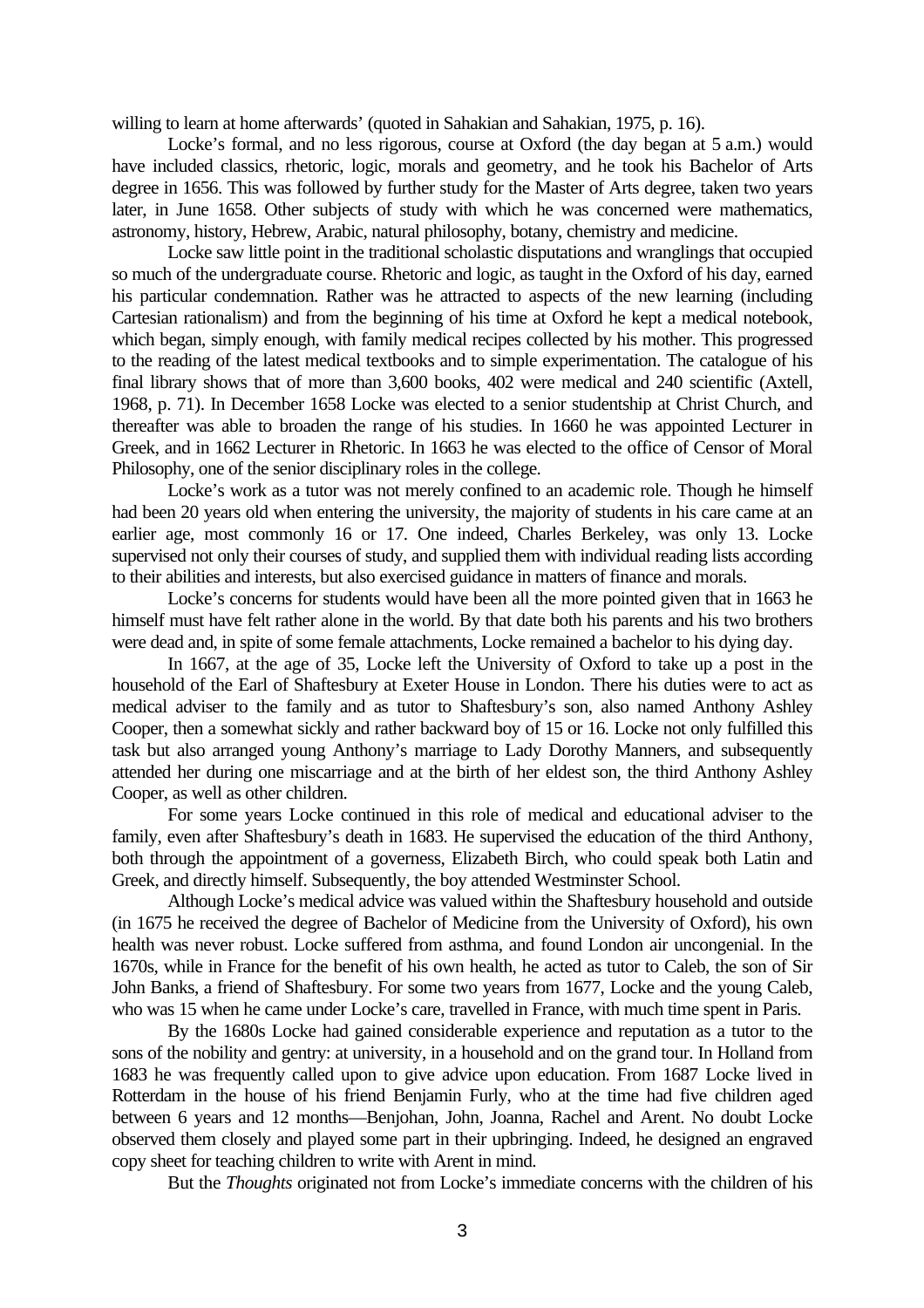acquaintances in Holland but from a request from an English friend and distant relative, Edward Clarke. Clarke was a landowner who lived at Chipley in Locke's home county of Somerset and who was concerned with the education of his children, particularly his eldest son, also named Edward, who was 8 years old in 1684 when Clarke wrote seeking Locke's advice.

Locke's first letter was written on 19 July 1684 and was received by the Clarkes on 3 August. The letters continued throughout 1685 and 1686, even after 1687 by which time the Clarkes had engaged a tutor for their son. After Locke's return from Holland in 1689 it appears that the Clarkes, and others to whom they had shown the manuscripts, urged Locke to publish them. After much revision, the first edition of *Some thoughts concerning education* duly appeared in July 1693.

Locke's final years from 1691 were spent at Oates, a small Tudor manor house in Essex, just north of Epping Forest, some twenty miles from London. There he lived as a paying guest of Sir Francis and Lady Masham: writing further works on educational, philosophical and political subjects, publishing replies to his critics, visited by his friends, and taking much pleasure and interest in two of the Masham children, Esther and Francis. By this time he was a very famous man, described indeed by Lady Mary Calverley as 'the greatest man in the world' (quoted in Dunn, 1984, p. 4). His final years were painful, afflicted as he was by swelling of the legs and deafness, but his mind and pen remained as active as ever. He died at Oates on 28 October 1704 and was buried in the churchyard of the nearby parish church at High Laver. His epitaph (in Latin) which Locke wrote himself, in free translation begins:

Near this place lies John Locke. If you wonder what kind of man he was, the answer is that he was one contented with his modest lot. A scholar by training, he devoted his studies wholly to the pursuit of truth. Such you may learn from his writings.

All Locke's published works, including those that had been issued anonymously, were bequeathed to the Bodleian Library, Oxford. His personal papers, however, were left to his young cousin Peter King (who subsequently became Lord Chancellor of England) and remained within the family. Some use was made of this material, for example by the seventh Lord King in *The life and letters of John Locke*, published in 1829, and by Richard Aaron in his *John Locke*, the first edition of which appeared in 1937. Not until 1948, however, were these papers open to general access when King's descendant, Lord Lovelace, sold them, to the Bodleian Library. The Lovelace papers, which comprise some 4,000 items, provide substantial biographical material and the most revealing insights into the life and purposes of a rather private, indeed at times secretive, man who, through his public writings, became the leading philosopher and educational thinker in English history.

## **A theory of knowledge**

Although the *Thoughts* was most immediately concerned with education, by far the most important of Locke's writings, and one which had great significance for education, was the *Essay concerning human understanding* (hereafter referred to as the *Essay*). Indeed, Peter Laslett went so far as to claim that 'everything else which he wrote was important because he, Locke of the Human Understanding, had written it' (Laslett, 1960, p. 37–38).

The *Essay* originated in 1671 when, as Locke records in his epistle to the reader, a group of five or six friends met to discuss a point in philosophy. Difficulties arose and Locke proposed a prior inquiry: 'to examine our own abilities, and see what objects our understanding were, or were not, fitted to deal with'. Two preliminary drafts of the work were prepared in 1671, but not until 1686 was the whole *Essay* in anything like final form. The first edition bore the date 1690, although copies were on sale in London and Oxford in December 1689 (Aaron, 1971, p. 55).

Locke's purpose was to examine the nature and extent of human knowledge and the degree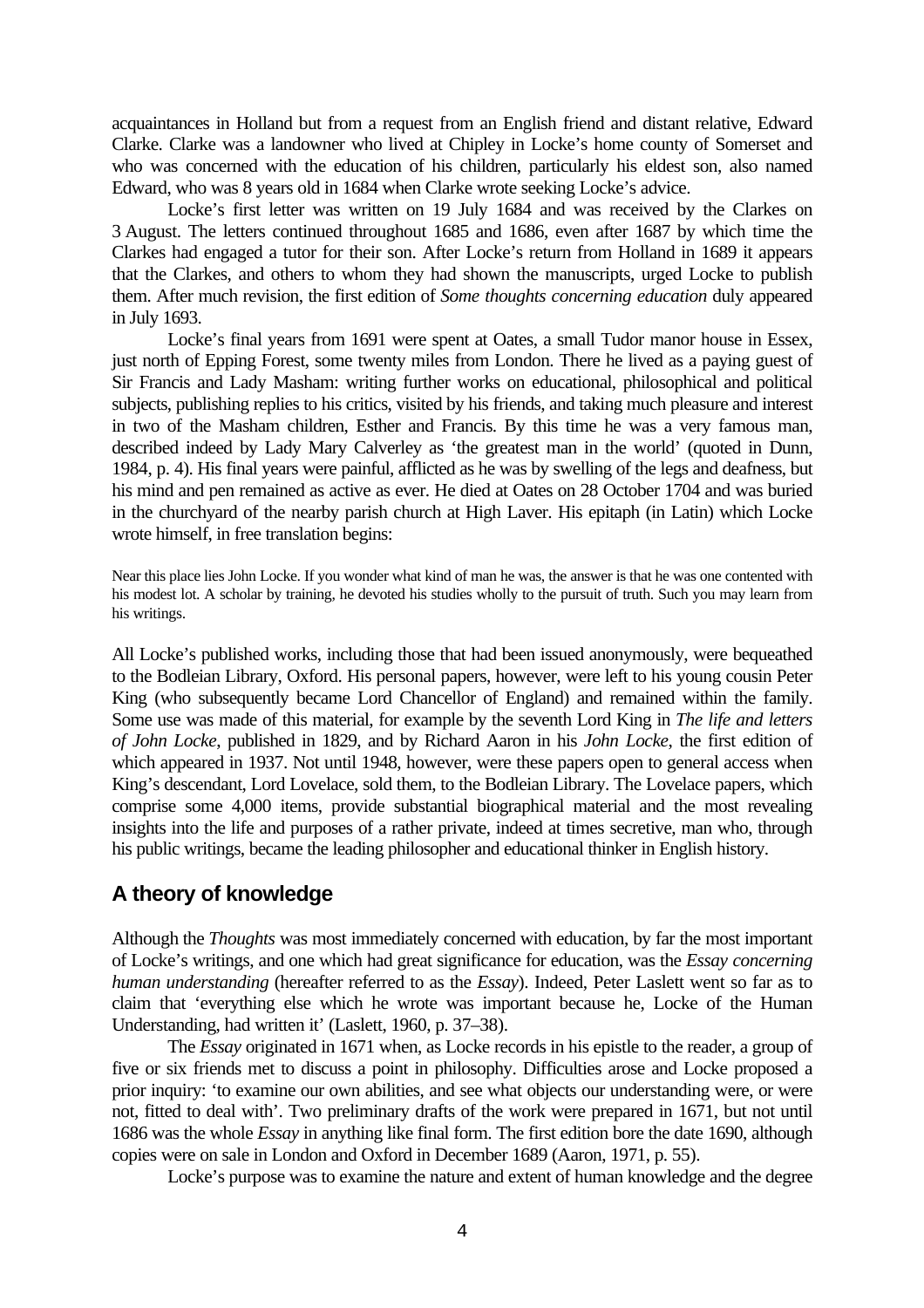of assent which should be given to any proposition. He began by rejecting the doctrine of innate ideas, associated with Plato, and also in his own day with Descartes; indeed, the first book of the *Essay* was largely devoted to accomplishing this task. Unfortunately, Locke's alternative image of the mind as a 'white paper void of all characters' (*Essay*, 2.1.2) has often been interpreted as meaning that all human beings start as equals. Locke did not believe this; on the contrary, he was conscious that the differing personalities and mental and physical capabilities of individuals were to some extent a product of nature rather than of nurture.

Locke's rejection of innate ideas even extended to moral principles. Justice and faith were not universal, nor was the idea of God. Differences in the ideas of people stemmed not from differences in their abilities to perceive or release their innate ideas, but from differences in their experiences. Even though certain ideas appear to be widely held, he argued, indeed even:

If it were true in matter of fact that there were certain truths wherein all mankind agreed, it would not prove them innate, if there can be any other way shown how men may come to that universal agreement, in the things they do consent in, which I presume may be done (*Essay*, 1. 2. 3).

How then was knowledge acquired? How might men come to universal agreement? 'To this I answer, in one word, from experience' (*Essay*, 2. 1. 2). But experience itself, gained via the senses, was not sufficient of itself for knowledge. That also required the active agency of the mind upon such experience.

Follow a child from its birth and observe the alterations that time makes, and you shall find, as the mind by the senses comes more and more to be furnished with ideas, it comes to be more and more awake; thinks more, the more it has matter to think upon. After some time it begins to know the objects, which being most familiar with it, have made lasting impressions. Thus it comes, by degrees, to know the persons it daily converses with, and distinguishes them from strangers; which are instances and effects of its coming to retain and distinguish the ideas the senses convey to it (*Essay*, 2. 1. 22).

The senses at first let in particular ideas, and furnish this yet empty cabinet, and the mind by degrees growing familiar with some of them, they are lodged in the memory, and names got to them. Afterwards the mind, proceeding further, abstracts them, and by degrees learns the use of general names. In this manner the mind comes to be furnished with ideas and language, the materials about which to exercise its discursive faculty. And the use of reason becomes daily more visible, as these materials that give it employment increase (*Essay*, 1. 2. 15).

It must be admitted that Locke's derivation of all ideas ultimately from experience is not without its difficulties. Though, for Locke, experience embraced both sensation and reflection, clearly there are substantial qualitative differences between the simple sensations of infants, and the complex and abstract reflections of the mature adult mind. One way of attempting to resolve such difficulties is to recognize that Locke envisaged ideas of different types.

For example, John Yolton has suggested that ideas in Locke fall into four main categories:

Some of the ideas relate to children, to the learning process, to the early stages of the development of awareness [...] Other ideas relate to self-knowledge, to learning about our own mental operations [...] A third class of ideas found in Locke's derivation programme plays an explanatory role, helping to make sense of experience, linking one experience to others [...] Still other ideas relate to scientific observation, to the science of nature, expressing Locke's endorsement of the methodology of the Royal Society (Yolton, 1985, p. 140).

In the eighteenth century the German philosopher, Immanuel Kant, would argue the extent to which 'though our knowledge begins with experience, it does not follow that it arises out of experience', when he emphasized the active agency of the mind in manipulating experience. In the twentieth century Sigmund Freud, the Austrian founder of psychoanalysis, would explore the non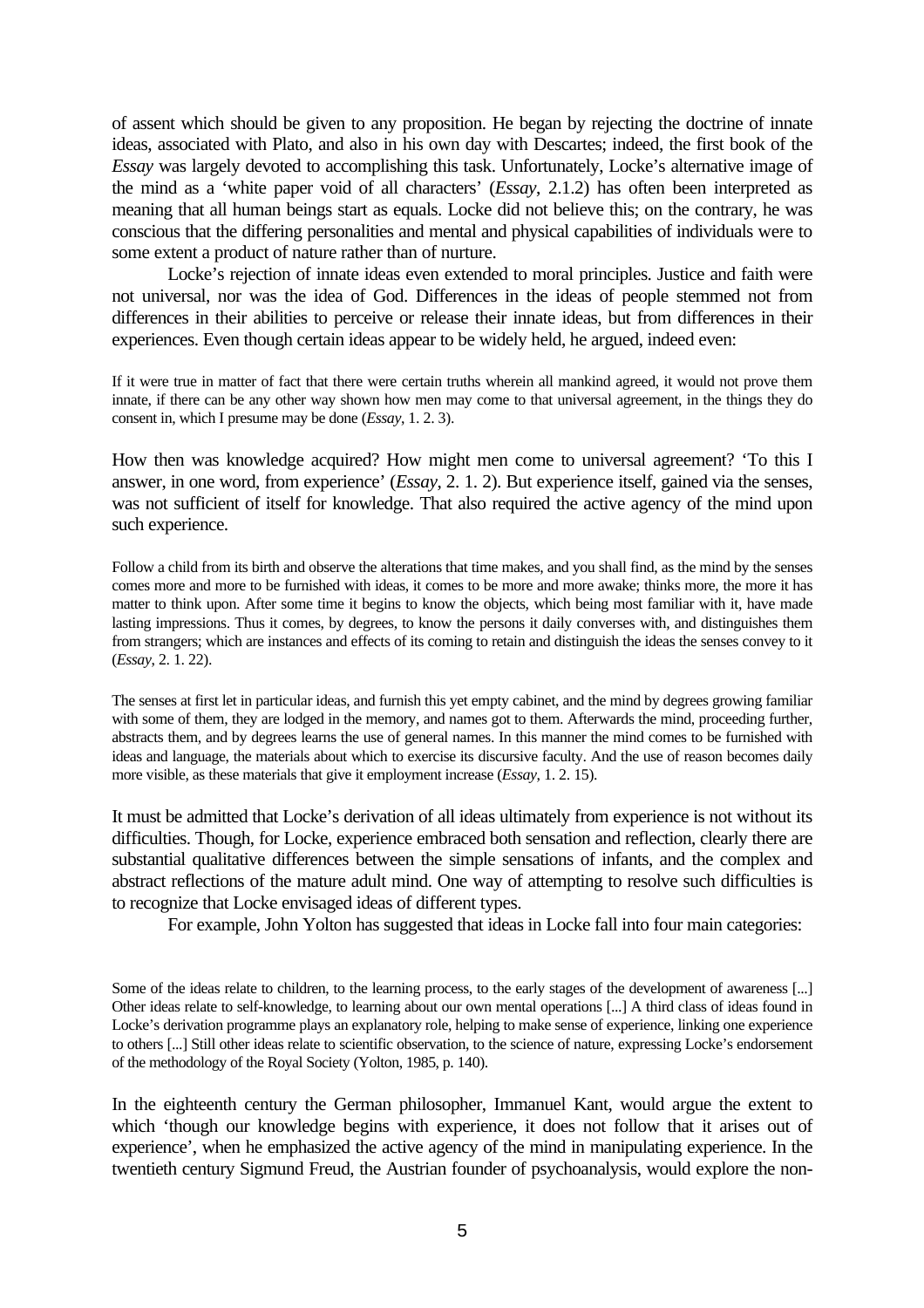rational forces of the human mind.

Locke, however, was neither a dogmatist nor a builder of systems. He acknowledged the possible existence of certain eternal verities—God, morality, the laws of nature—whose essence might be confirmed, rather than discovered by experience and reason. He also admitted the existence of some innate powers or qualities, recognizing that some children seem to be from birth innately more adept than others in certain respects. Nevertheless, in spite of these qualifications, Locke inclined towards nurture rather than nature and may be categorized as the founder of empiricism, a tradition that has predominated in English philosophical and educational thought until this day.

This empirical approach not only had importance for Locke's educational theory and practice but also was entirely consistent with the burgeoning contemporary revolution in thinking consequent upon the development of scientific knowledge. In seventeenth-century England this was represented in the work and writings of such men as Francis Bacon, Robert Boyle (who, though born in Ireland, was educated and settled in England), Edmond Halley and Isaac Newton. One expression of this new scientific spirit of inquiry was the Royal Society, formed in London in 1660. Boyle, Halley, Newton and Locke were all Fellows of the Royal Society, a body that eschewed discussion of religion and politics and concentrated rather upon the promotion of 'Physico-Mathematical Experimental Learning'.

#### **Parents and children**

Locke brought to the practice of education his own considered views on such subjects as philosophy, psychology, Christianity and government. His medical knowledge contributed to a concern for the physical, as well as the mental and spiritual, well-being of children. He was not only a founder of empirical thought, with all that meant for ways of learning, but he also may be counted as a pioneer of scientific psychology. He believed in the importance of observing children, and of tailoring education to their needs and capacities. Above all, though he was aware of innate differences between individuals, he was a firm believer in the power of education. As he stated in the first paragraph of the *Thoughts*: 'Of all the men we meet with, nine parts of ten are what they are, good or evil, useful or not, by their education' (*Thoughts*, s. 1).

The opening phrase of the *Thoughts*, 'A sound mind in a sound body is a short, but full description of a happy state in this world', a quotation from Juvenal, and indeed given in Latin in the letter to the Clarke family and in manuscripts prior to the first edition, launches the book into a discussion about the health of the child. Locke's advice in this respect was generally sensible, if at times a trifle idiosyncratic. Thus his views on 'plenty of open air, exercise and sleep; plain diet, no wine or strong drink, and very little or no physick' (*Thoughts*, s. 30) would command general support today, though his advice on toughening the feet by wearing thin or leaky shoes so that gentlemen's sons might acquire the ability, if necessary, to go barefoot as the poor do, might seem to be somewhat harsh. Locke's advocacy of the benefits of cold water extended to teaching children to swim, both for the general promotion of their health and for the preservation of life (*Thoughts*, s. 8).

Food for children, according to Locke, should be plain and wholesome, with sugar, salt and spices used sparingly. Locke was generally in favour of fruit—apples, pears, strawberries, cherries, gooseberries and currants were encouraged—but he was less keen on melons, peaches, plums and grapes. Clothes should not be too tight, neither for boys nor girls—important advice in an age when swaddling was still prevalent.

Other recommendations designed to accustom children to cope with minor physical adversity were that beds should not be excessively comfortable, nor mealtimes necessarily regular. One element of regularity, however, enjoined by Locke at some length, was the importance of regular bowel actions.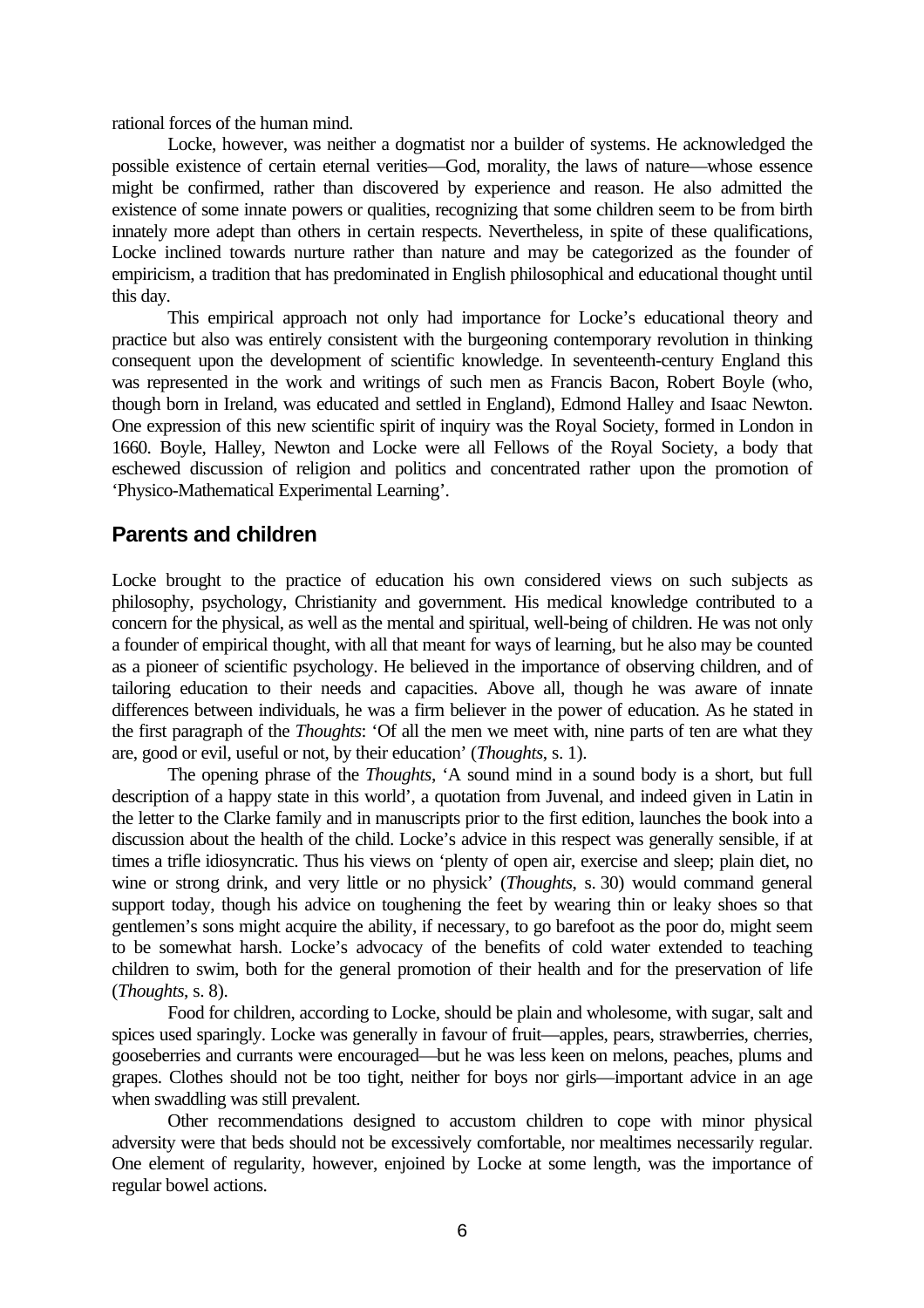From the body Locke turned to the mind. He believed that parents should personally exercise firm and close authority over their children from an early age, with a view to relaxing this as they grew older: 'Fear and awe ought to give you the first power over their minds, and love and friendship in riper years to hold it' (*Thoughts*, s. 42). Locke criticized the over-indulgence of little children, and abhorred obstinate crying on their part, but had little use for any form of physical chastisement. Instead he recommended the careful application of 'esteem' and 'disgrace' (*Thoughts*, s. 56), enjoined parents to set a good example, and warned against the interventions of servants who 'by their flatteries [...] take off the edge and force of the parents' rebukes and so lessen their authority' (*Thoughts*, s. 68).

He advised parents and tutors to study their children and to note their dispositions and dislikes: 'for a child will learn three times as much when he is in tune, as he will with double the time and pains, when he goes awkwardly, or is dragged unwillingly to it' (*Thoughts*, s. 74). Toys should be simple and sturdy, possibly fashioned by the children themselves, rather than expensive and fragile.

Understandably, given his own experiences and roles in life, Locke urged upon the Clarkes the merits of a tutor rather than a school. For Locke, the best means of education was that 'children should from their first beginning to talk, have some discreet, sober, nay wise person about, whose care it should be to fashion them aright, and keep them from all ill, especially the infection of bad company' (*Thoughts*, s. 90), and he advised parents to 'spare no care nor cost to get such an one' (*Thoughts*, s. 92).

A good tutor, or indeed a good parent, would be able to encourage and to satisfy the proper and persistent questions of children, to guide them away from cruelty towards animals or other children, and to teach them the value of truth.

The *Thoughts* were written for a specific purpose: the education of the son of a country gentleman. Fundamental features of that education—the employment of a tutor, the close supervision by parents, the curriculum, even the details of diet—would have been available only to a very small proportion of the parents and children of seventeenth-century England. Locke was well aware of the niceties of rank and fortune, and proposed different routes for the son of a prince, a nobleman, and an 'ordinary gentleman's son'. Locke believed in a top-down approach to education, and that priority should be given to the sons of the gentry. In the dedicatory epistle to the *Thoughts*, he stated that 'if those of that rank are by their education once set right, they will quickly bring all the rest into order'.

Locke never wrote about popular education as such. Although in 1697, in his capacity as a Commissioner of Trade, he was involved with schemes for the establishment of workhouse schools which would have provided for destitute children aged 3 to 14 food, church attendance and craft training, Mason (1962, p. 14) concludes that 'these proposals represent Locke's contribution as an administrator rather than as an educationist'.

But although Locke was writing for a small minority of the population of his day, all boys and girls had parents, even though few children might go to school. Moreover, the theory of knowledge set out in the *Essay* was of universal application. In consequence, it is possible to argue that much of the advice to parents given in the *Thoughts*—good habits at an early age, paying attention to the child's real needs, the use of esteem and disgrace rather than of corporal punishment to discipline children, the importance of good parental example—was applicable to all ranks in society. Yolton and Yolton (1989, p. 18) have argued that, though the *Thoughts* are concerned with the education of a gentleman's son, the 'treatise is less about gentlemen than it is about developing a moral character. Morality was not limited to gentlemen.' This wider application was acknowledged by contemporaries, both within England and without. For example Pierre Coste, in the preface to his first French translation of the *Thoughts*, entitled *De l'éducation des enfans*, and published in Amsterdam in 1695, stated: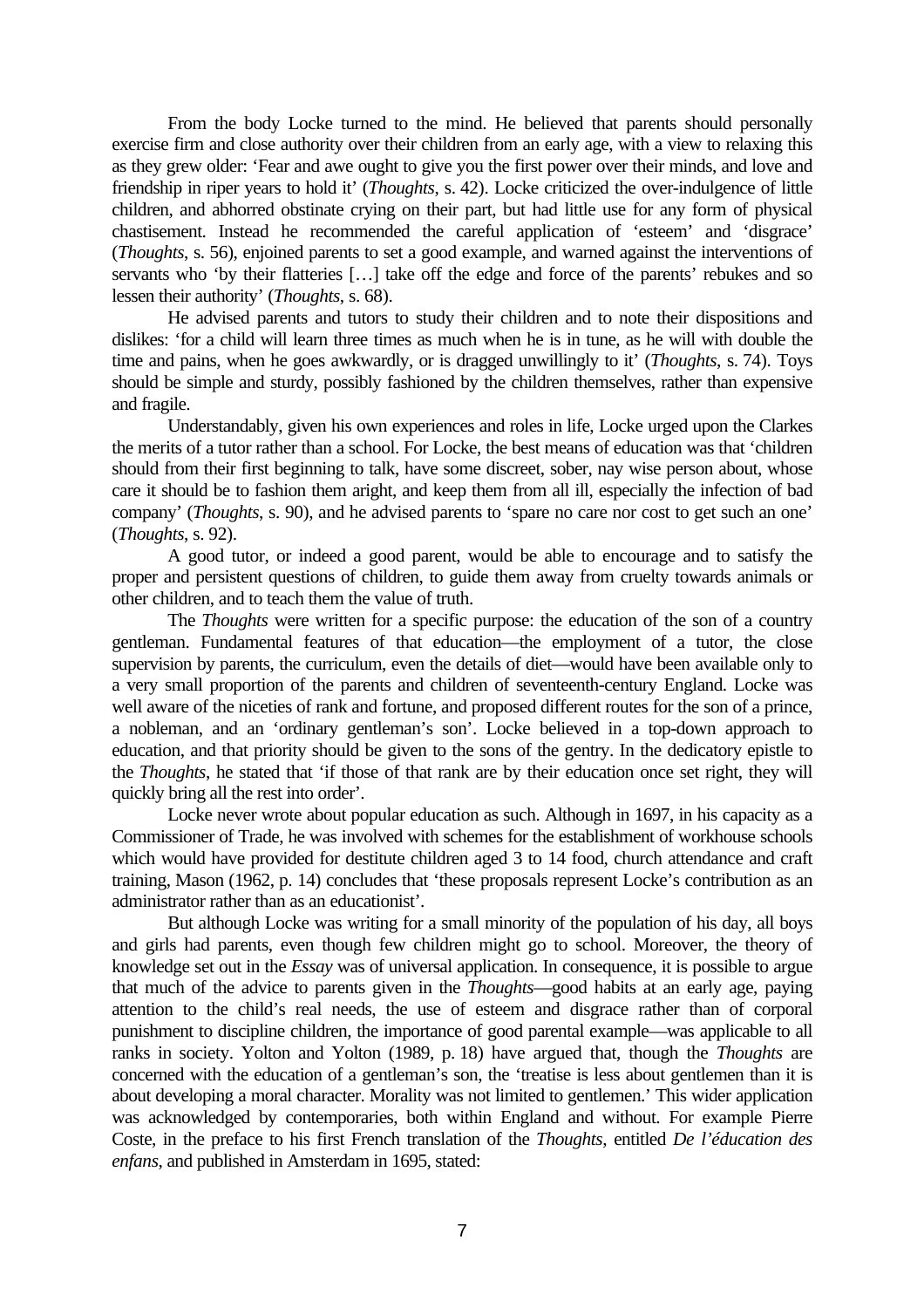It is certain that this work was particularly designed for the education of gentlemen: but this does not prevent its serving also for the education of all sorts of children, of whatever class they are: for if you except that which the author says about exercises that a young gentleman ought to learn, nearly all the rules that he gives, are universal (Axtell, 1968, p. 52).

### **Priorities in education**

Locke's hierarchy of values in the education of a gentleman's son was contained in four elements: virtue, wisdom, breeding and learning. Such lists were not unusual for seventeenth-century writers on education. Comenius, for example, proposed: erudition, morals, piety and physical welfare; while John Dury in *The reformed school* (*c*. 1650) suggested: godliness, bodily health, manners and learning. Indeed, the *Thoughts* may be placed in a long tradition of books designed for the instruction of young gentlemen. These included Thomas Elyot's, *The boke named the gouvernour* (1531), Roger Ascham's, *The scholemaster* (1570), and two books entitled *The compleat gentleman*, the first written by Henry Peacham in 1622, and the second by Jean Gailhard in 1678.

Pierre Coste was but the first of a number of writers about Locke (twentieth-century examples include Villey and Reicyn) who have noted similarities between the educational themes of Montaigne and Locke. Mason (1965, p. 72), however, has suggested that the closest match with Locke's list of priorities may be found in the work of the French churchman, Claude Fleury, himself the tutor to various princes, whose *Traité du choix et de la méthode des études* [treatise on the choice and method of studies] was available in manuscript form in the 1670s, and in a definitive printed format in 1686. Fleury's list was: virtue and religion, civility, reasoning and the fruits of experience. Locke was no doubt aware of Fleury's work; indeed his library contained a copy, in English, of the *Traité*. Such similarities, however, depended not upon simple borrowing, but upon the fact that writers such as Comenius, Dury, Fleury and Locke were attempting to reconcile the objectives of education as set down by the ancients, particularly by Aristotle, with the Christian faith. Indeed, as early as 1667 Locke produced the following list: virtue, religion, breeding, wisdom and study (Mason, 1965, p. 75).

Virtue was placed first in the education of a gentleman by Locke as 'absolutely requisite to make him valued and beloved by others, acceptable or tolerable to himself' (*Thoughts*, s. 135). Such virtue depended upon 'a true notion of God' and a love and reverence for 'this Supreme Being' (*Thoughts*, s. 136), which was to be promoted by simple acts of faith—morning and evening prayers, the learning and recitation of the Creed. It also required the development of 'a power of denying ourselves the satisfaction of our own desires, where reason does not authorize them' (*Thoughts*, s. 38).

Virtue, for Locke, was of supreme importance. As Yolton and Yolton (1989, p. 18–19) have observed:

*Some thoughts* is in effect a manual on how to guide the child to virtue. Close to half of its total sections are concerned with this topic [...] There is no other work in the seventeenth century that gives such a detailed account of moral man, and of how to develop that man into a responsible person.

Wisdom was to be of a practical kind: 'a man's managing his business ably and with foresight in this world' (*Thoughts*, s. 140). It did not mean being crafty or cunning, but rather to be open, fair and wise. Such wisdom Locke placed above the immediate reach of children, but children should be encouraged to strive towards this goal by becoming accustomed to truth and to sincerity, by submitting to reason and by reflecting upon the effects of their own actions. True wisdom involved the application of both reason and experience.

Good breeding was a subject upon which Locke had much to say. He sought to avoid a 'sheepish bashfulness' on the one hand and 'misbecoming negligence and disrespect' on the other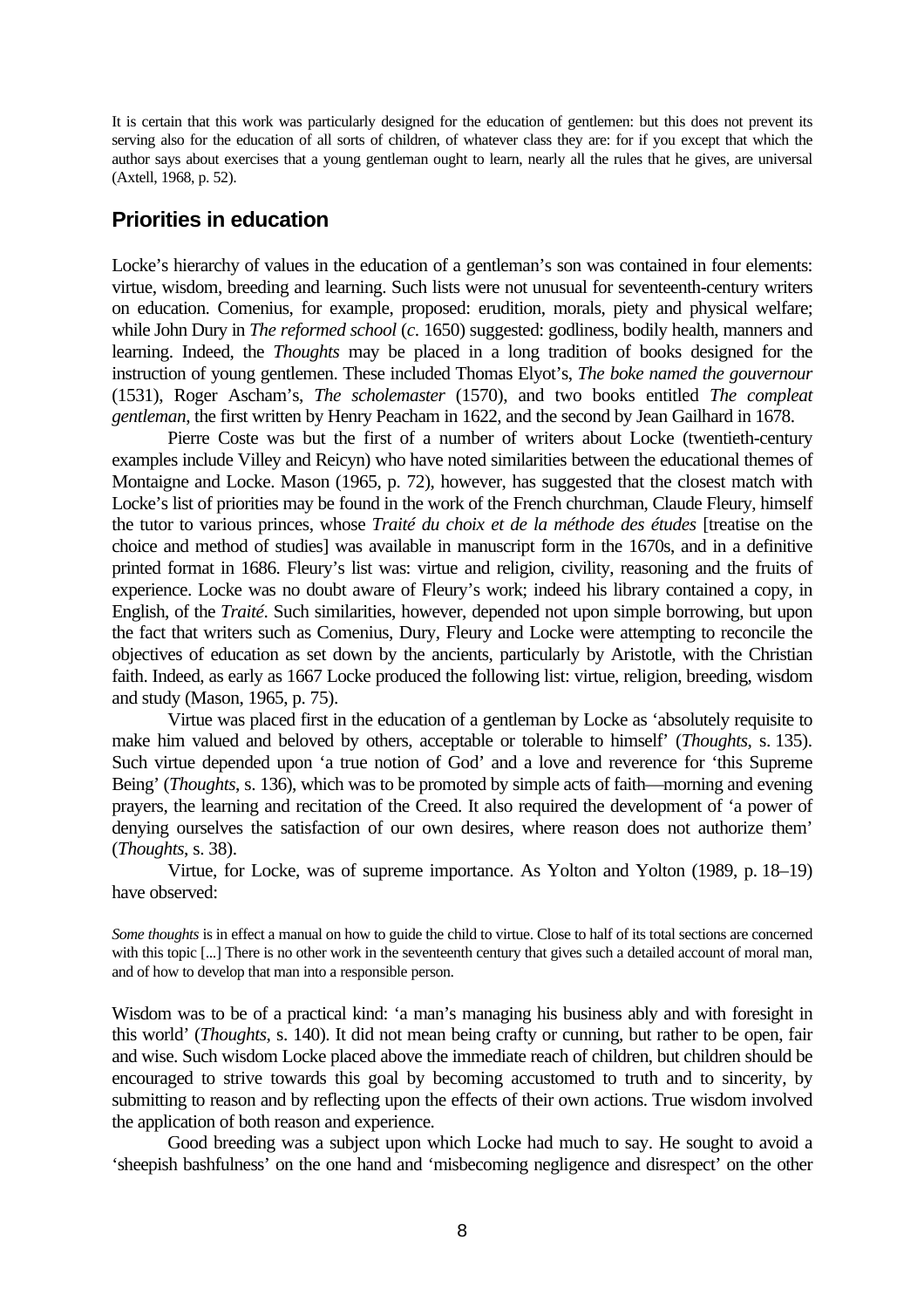(*Thoughts*, s. 141). Locke's maxim for avoiding such faults was simple: 'Not to think meanly of ourselves, and not to think meanly of others' (*Thoughts*, s. 141). The best way to cultivate a proper conversation and behaviour was to mix with people of genuine quality. There is a foretaste of Newman's ideal of a gentleman in Locke's advice that two qualities are necessary: the first a disposition not to offend others; the second the ability to express that disposition in an agreeable way. A well-bred person would exhibit goodwill and regard for all people and eschew the habits of roughness, contempt, censoriousness, contradiction and captiousness. Not that children should be encouraged to an excess of ceremony, the 'putting off of their hats and making legs modishly' (*Thoughts*, s. 145).

Finally Locke came to learning. He acknowledged that some might be surprised that this was to be placed last, especially by such 'a bookish man' (*Thoughts*, s. 147). Locke, of course, wanted all sons of gentlemen to acquire the basics of learning—to read, to write, to express themselves clearly and to count. But he did question the wisdom of trying to bring every one to a knowledge of Latin and Greek, especially if such knowledge was to be instilled by fear and physical punishment.

Mason (1965, p. 70–71) has suggested that it is possible 'to regard each of Locke's essentials of a good education as the culmination of those broad influences conveniently termed the Christian, the Humanist, Courtesy and rationalist traditions'. This is a useful analysis but the identification should not be pressed too closely. The more important point to be made about Locke's list is that he gave priority to those concerns (virtue, wisdom, breeding) which continue throughout life, rather than to that type of 'learning' which is frequently associated with the formal schooling of the young.

# **The curriculum**

Consideration of Locke's views on priorities in learning leads naturally to an examination of his proposals on the curriculum.

Locke had an overall view of the curriculum which was coupled with teaching methods. He believed in starting with the plain and simple, and of building, as far as possible, upon children's existing knowledge, of emphasizing the interconnections and coherence of subjects.

Children should be taught to read at the earliest possible age—as soon as they can talk. But the learning should not be irksome; on the contrary, Locke believed that it would be better to lose a whole year rather than to give a child an aversion to learning at this early stage. Locke commented upon how much energy, practice and repetition children happily put into play, and therefore suggested 'dice and play-things with the letters on them, to teach children the alphabet by playing' (*Thoughts*, s. 148). From letters they should proceed to syllables and then to easy and pleasant books, such as Aesop's *Fables*, preferably in an edition which included pictures. Locke advocated the use of 'pictures of animals […] with the printed names to them' (*Thoughts*, s. 156). In recognition of the difficulties inherent in such essential learning as The Lord's Prayer, Creeds and Ten Commandments, Locke recommended that these should be learned not from the printed word but orally and by heart. Locke warned against the use of the Bible as a reading book for children, a most common practice in his day, 'for what pleasure or encouragement can it be to a child to exercise himself in reading those parts of a book, where he understands nothing?' (*Thoughts*, s. 158).

Writing should begin with correct holding of the pen and the copying of large letters from a sheet. Writing would lead naturally to drawing, with due attention to perspective, a most useful skill for those who would engage in travel, so that buildings, machines and other interesting phenomena might be quickly sketched. Locke believed that a good drawing was more useful in conveying an idea to the mind than several pages of written description. Locke also urged the value of shorthand for the purpose of making quick notes.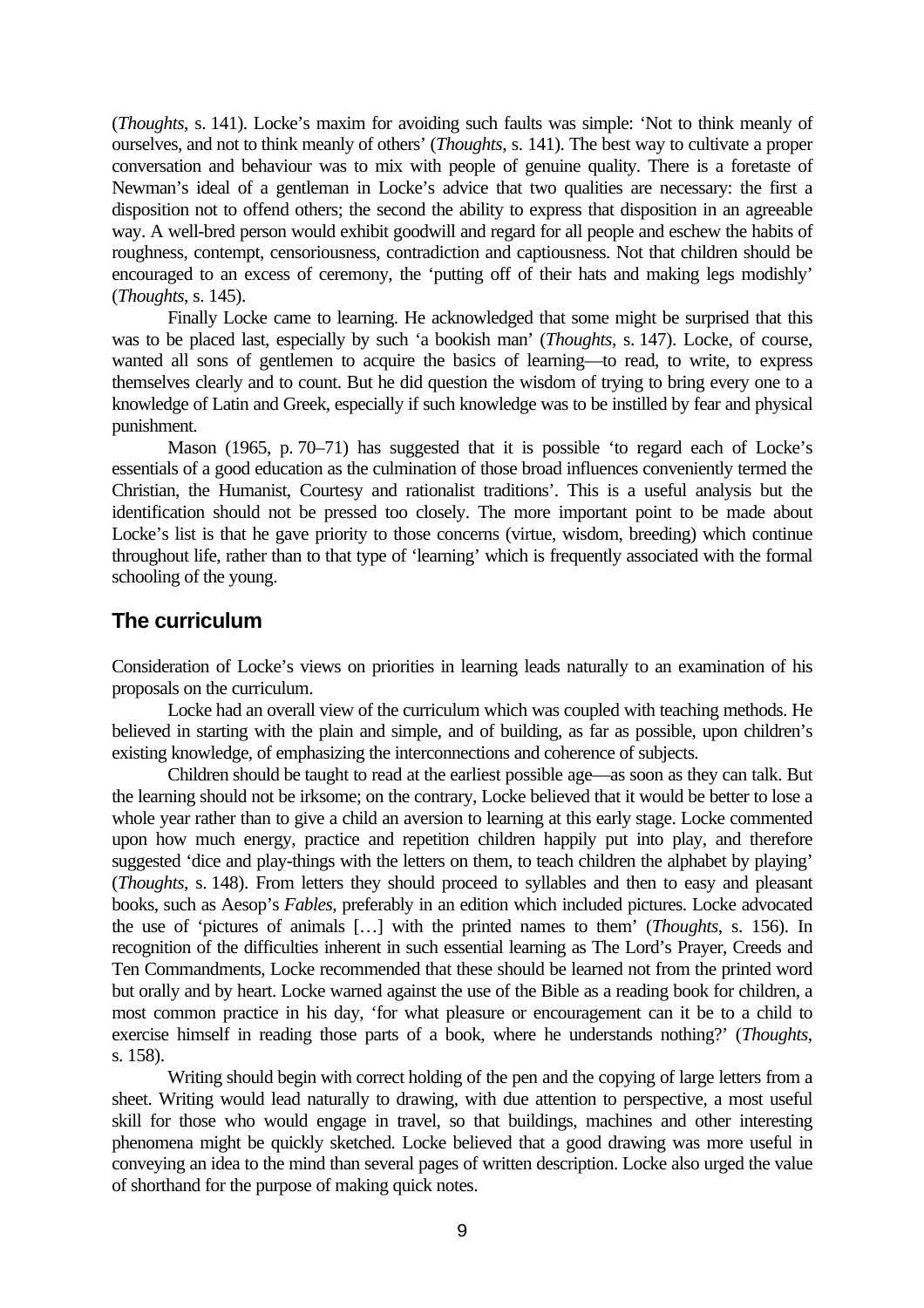As soon as children could speak English they should begin French, by the conversational method. Once children could speak and read French well, a task which Locke envisaged would take but a year or two, they should begin Latin. Latin, Locke declared, was 'absolutely necessary to a gentleman' (*Thoughts*, s. 164), and once again he advised that it should be taught by the conversational method. Locke was against plunging children into a mass of grammatical rules, observing that if English could be learned naturally then the same must be true of other languages. He was also against the common practice of writing elaborate themes and verses in Latin. If there was a difficulty in securing a tutor who could teach through conversation, then Locke recommended the use of easy and interesting books in Latin, with the literal English translation written between the lines of Latin. Latin, of course, was still essential for certain professions and for attendance at the universities, for many lectures and books were provided only in Latin. But Locke also recognized that Latin (and Greek) occupied too large a part in the curricula of his day, particularly for boys who were intended for trade or farming. These would be better employed in learning to write a good hand and to maintain accounts, skills not generally taught in seventeenthcentury grammar schools. Locke was also doubtful about the value of memory training, particularly the practice of learning pages of Latin by heart to promote this faculty. If children were to learn by heart it should be the learning of maxims, rules and other knowledge which had a direct utility in itself.

Other subjects which Locke commended for a gentleman's son included geography, arithmetic, astronomy, geometry, chronology, and history, and generally in that order. Locke was particularly keen on this last: 'as nothing teaches, so nothing delights more than history' (*Thoughts*, s. 184). History would naturally lead on to a study of law and government, subjects of importance for future gentlemen who might be required to assume public office, either locally as Justices of the Peace, or at Westminster as Members of Parliament. Reasoning and eloquence, other skills necessary for public life, Locke urged, were best gained by practice and not by formal studies in rhetoric and logic.

In respect of science, which in the seventeenth century was usually referred to as natural philosophy and lacked disciplinary organization as such, Locke urged the study of the several manifestations of nature even though 'all the knowledge we have […] cannot be brought into a science' (*Thoughts*, s. 193).

The curriculum should also include other types of accomplishment. Dancing was recommended from an early age, though learning to play a musical instrument was not encouraged as 'it wastes so much of a young man's time' (*Thoughts*, s. 197). The two military exercises of fencing and riding the 'great horse' or charger were commended, though Locke feared that fencing might lead to duelling and on that ground suggested wrestling as an alternative.

Locke also advised that every gentleman's son should learn at least one manual trade, and preferably two or three. Such a skill might be useful in itself, should the gentleman fall on hard times, but also promoted physical well-being and was a useful antidote to too much bookish study. Locke, who was himself a keen gardener, recommended 'gardening or husbandry in general, and working in wood, as a carpenter, joiner or turner, these being fit and healthy recreations for a man of study, or business' (*Thoughts*, s. 204). Other recommended pursuits included varnishing, engraving and working in base and precious metals. Locke advised all gentlemen and their sons to learn merchants' accounts.

Though Locke put much store by recreation, he warned against such sedentary and potentially ruinous pastimes as cards and dice. On the other hand, he was a keen advocate of foreign travel, though he thought that this usually took place at the wrong age—between 16 and 21. Locke urged that children should either go abroad, with a tutor, between the ages of 7 and 14, so that they might learn foreign languages quickly and effectively, or after the age of 21 when, as young men of some maturity and experience, they might travel without supervision.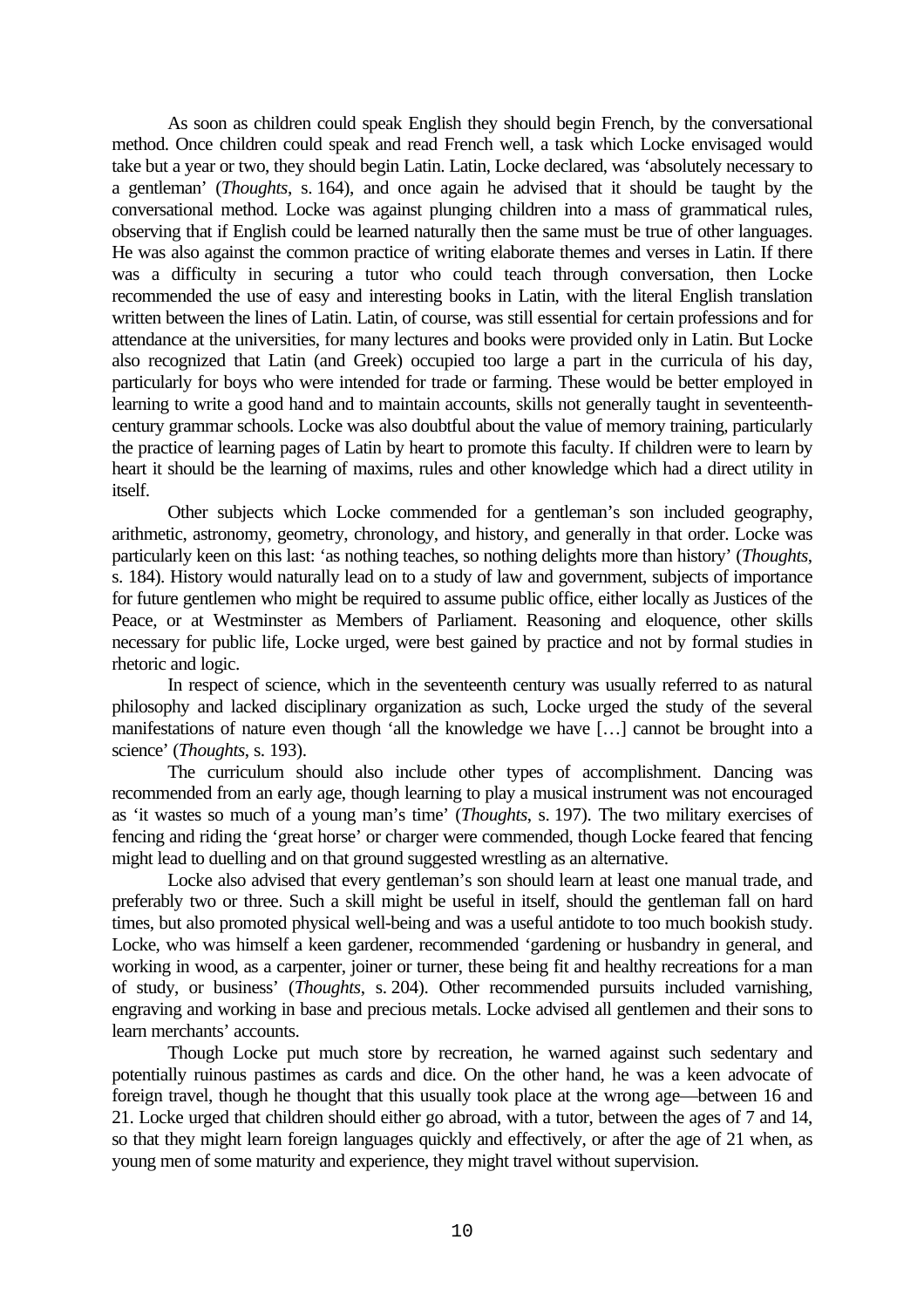## **Conclusion**

Four points may be made in conclusion.

The first is to note that Locke was, by any standards, an expert educationist. He was both a successful practitioner and writer to whom parents naturally turned for advice. Many of his educational maxims—praise in public, blame in private; the most efficient way of truly learning something is to have to explain it to others—are broadly recognized. Given this expertise, it is difficult to agree with M. V. C. Jeffreys who, while acknowledging Locke's common sense, wit and felicity of expression, described his views on education 'as the amateur, slightly garrulous reflections of an elderly bachelor' (Jeffreys, 1967, p. 108). Although by the time he wrote the *Thoughts* Locke was both elderly and garrulous, in educational matters he was hardly an amateur and, though a bachelor, he had a more genuine interest in children than many parents. As Yolton and Yolton (1989, p. 6) have commented: 'Locke was apparently fascinated with children and liked by them. His correspondence is filled with many references to the children of his friends.'

In consequence there are broad educational principles (as well as many maxims) in Locke's writings which are as applicable today as they ever were. Paradoxically, however—and this is our second point—one of the most crucial of those broad elements is an emphasis on individual differences. In one sense Locke, with his world of gentry and tutors, may appear to be far removed from the educational concerns of the twentieth century—the provision of mass schooling in a technologically based society. But his stress on the personal relationships in education, on the importance of the parental role, and on the need to treat children as individuals, may be seen as useful correctives to the supposed universal panacea of ever more efficient national schooling. In concluding the *Thoughts*, he emphasized again that: 'Each man's mind has some peculiarity, as well as his face, that distinguishes him from all others; and there are possibly scarce two children, who can be conducted by exactly the same method' (*Thoughts*, s. 216).

This emphasis accords well with the textual analysis of the *Thoughts* by M. G. Mason who has concluded that Locke's final additions to them probably represented the most sophisticated and developed parts of his educational theory. Mason's analysis reveals these to have been: (a) the vital importance of individual temperament; (b) the need to make education more attractive, or at least not so repressive; (c) the stress on reasoning and practice; and (d) the role of habit in the nonintellectual aspects of education (Mason, 1961, p. 290).

Third, it is clear that, in spite of the fact that *Some thoughts concerning education*, as its title indicates, was never intended to be a comprehensive educational treatise, but originated rather as a collection of separate pieces of advice, the book soon became widely known. During the eighteenth century the *Thoughts* appeared in more than twenty editions in English (excluding collections of Locke's works), as well as in French (the first French edition appeared as early as 1695), Dutch, German, Italian and Swedish (Axtell, 1968, p. 17).

Finally, it is important to recognize Locke's place in the history not only of educational thought, but of thought itself. He lived in turbulent times and his major writings (including the *Essay* and the *Thoughts*) were published in the final decade of a century that had seen great strife: constitutional, religious, economic and intellectual. Locke was invariably on the radical rather than the traditional side in such struggles, but his radicalism was constructive and characterized by circumspection, humanity and common sense. In consequence, he was eminently qualified to distil and to transmit the new knowledge and values of his day to succeeding generations. As Aaron (1971, p. 302) noted: 'His writings secured for posterity the advances which had been made by the most radical and progressive elements of society in the seventeenth century [...] Locke's works dominated the English mind in the first half of the eighteenth century and his influence was almost as great in America and France.'